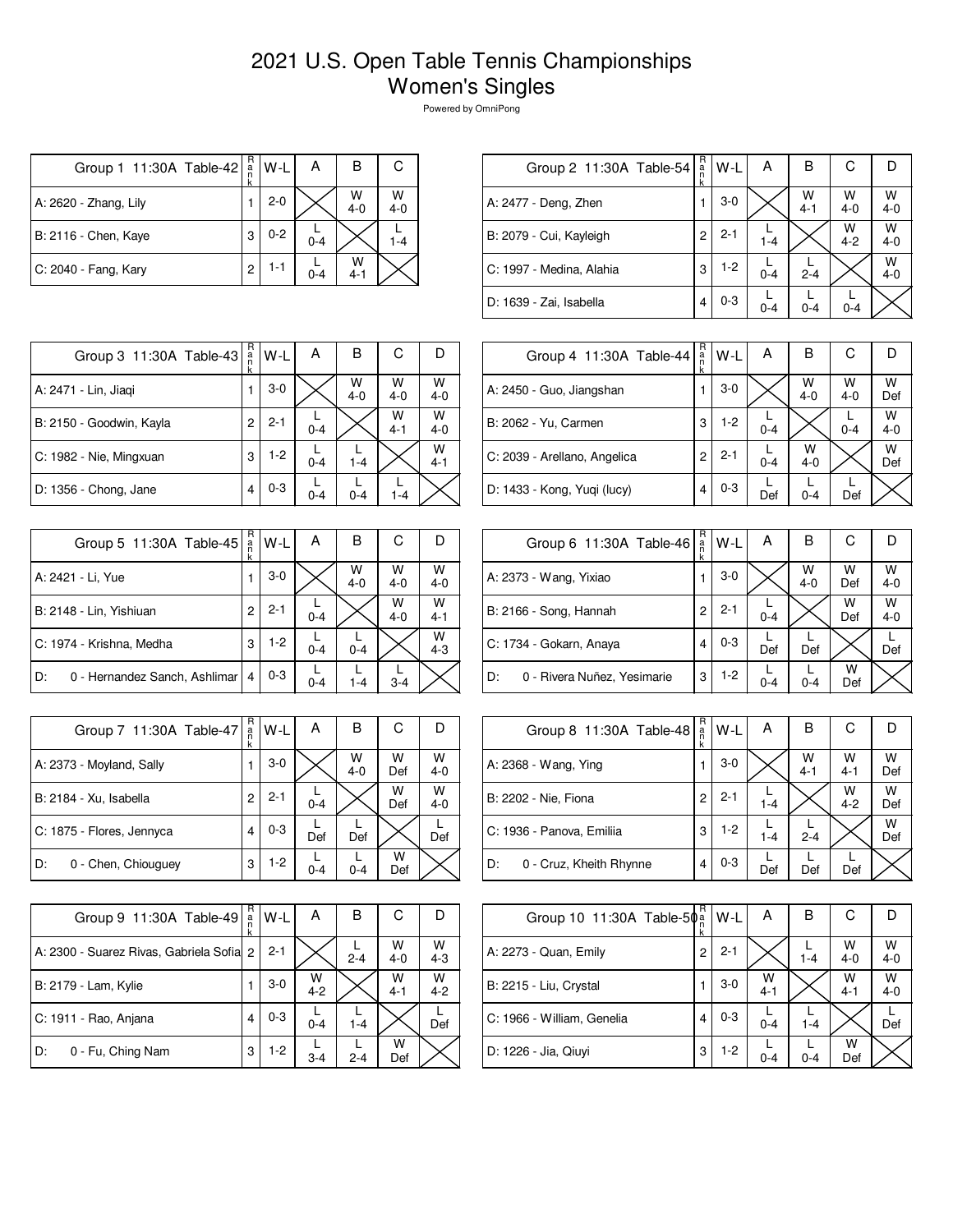## 2021 U.S. Open Table Tennis Championships Women's Singles

Powered by OmniPong

| Group 11 11:30A Table-51 | R<br>$\frac{a}{n}$<br>k | W-L     | А       | B            | С            | Ð            |
|--------------------------|-------------------------|---------|---------|--------------|--------------|--------------|
| A: 2273 - Ke, Tiffany    |                         | $3 - 0$ |         | W<br>$4 - 1$ | W<br>$4 - 0$ | w<br>$4 - 0$ |
| B: 2221 - Shu, Linda     | $\overline{c}$          | $2 - 1$ | $1 - 4$ |              | W<br>$4 - 0$ | w<br>$4 - 0$ |
| C: 1753 - Fang, Wendy    | 3                       | $1-2$   | $0 - 4$ | $0 - 4$      |              | W<br>Def     |
| D: 1361 - Tran, Chau     | 4                       | $0 - 3$ | $0 - 4$ | $0 - 4$      | Def          |              |

| Group 12 11:30A Table-52a | R<br>k | W-L     | А            | в       | С            | נו           |
|---------------------------|--------|---------|--------------|---------|--------------|--------------|
| A: 2269 - Li, Xin         | 2      | $2 - 1$ |              | $1 - 4$ | W<br>$4 - 0$ | W<br>$4 - 0$ |
| B: 2256 - Chen, Lucy      |        | $3-0$   | W<br>$4 - 1$ |         | W<br>$4 - 0$ | W<br>$4 - 0$ |
| C: 1830 - Lu, Jingxiong   | 3      | $1-2$   | $0 - 4$      | $0 - 4$ |              | W<br>$4 - 2$ |
| D: 1637 - Tang, Andrea    | 4      | $0 - 3$ | $0 - 4$      | $0 - 4$ | $2 - 4$      |              |

| Group 13 11:30A Table-5\$           |   | W-L     | А            | в       | С          |              |
|-------------------------------------|---|---------|--------------|---------|------------|--------------|
| A: 2257 - Liu, Amber                | 2 | $2 - 1$ |              | $2 - 4$ | $W$<br>4-3 | W<br>$4 - 0$ |
| B: 2257 - Tung, Faith               |   | $3-0$   | W<br>$4 - 2$ |         | W<br>$4-0$ | W<br>$4 - 0$ |
| C: 2061 - Bhagawatula, Risheetha    | 4 | $0 - 3$ | $3 - 4$      | $0 - 4$ |            | Def          |
| 0 - Hernandez Marti, Naymaris<br>D: | 3 | 1-2     | $0 - 4$      | $0 - 4$ | w<br>Def   |              |